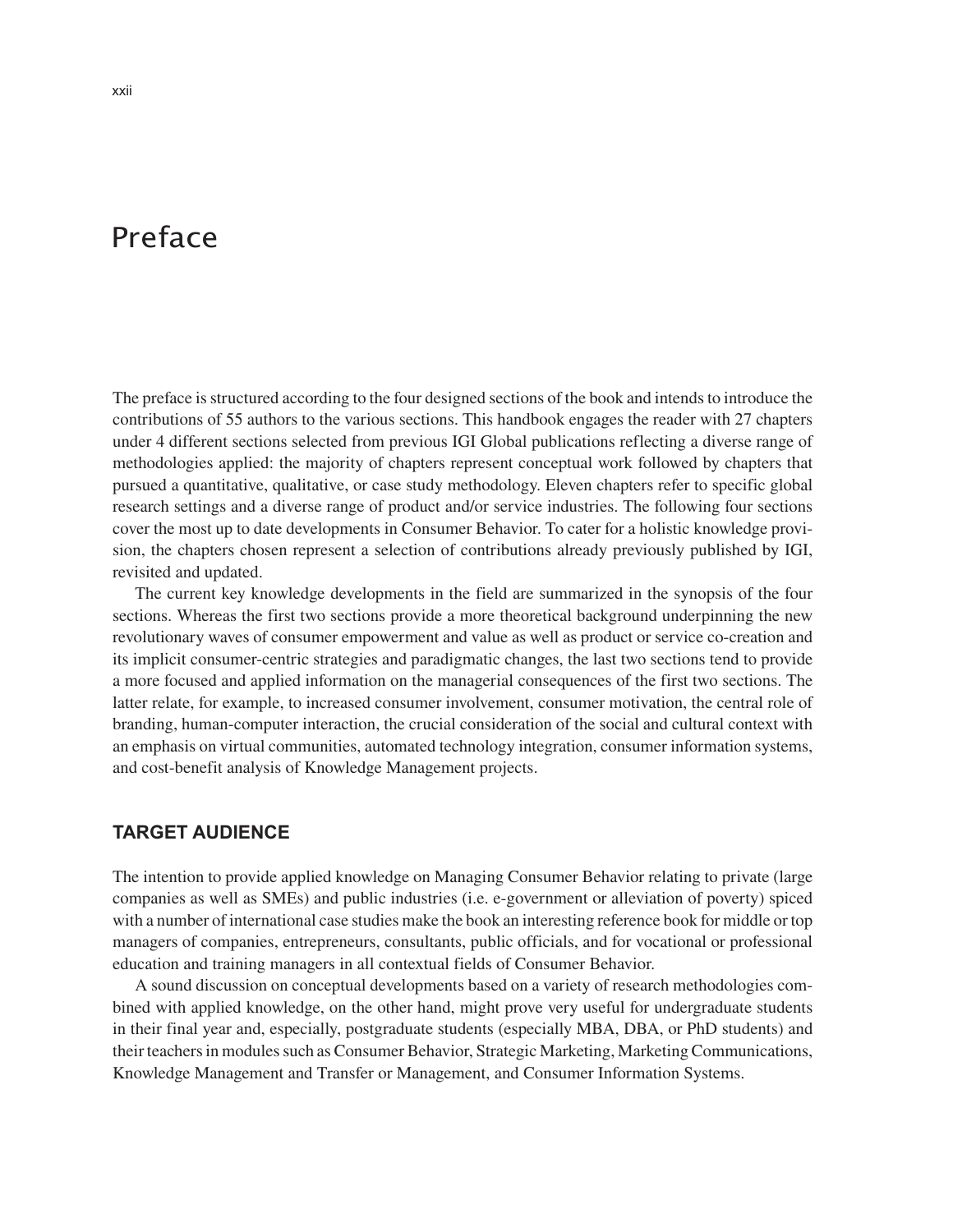## **OBJECTIVE/PURPOSE OF THE BOOK**

Due to the comprehensive and concise summary of offline and online consumer behavior-related concepts and developments, consumer-centric strategies, a wide spectrum of research methodologies, managerial implications, and case studies, this new handbook serves as an encyclopedia on a diverse range of branches of knowledge all revolving around Managing Consumer Behavior in a diverse range of industries and countries. It might very well have a major impact on current managerial practice and as "food for thought" for further research developments in the field. The value of the book can be summarized as follows:

- 1. A detailed and extensive review of multidisciplinary Consumer Behavior-related frameworks, models, and constructs.
- 2. Interesting insights into a number of international cases (i.e. on the service industry and e-retailing, university libraries, apparel industry, e-government, airport industry, Zakat Institutions, and IPTV providers).
- 3. Recommendations to guide practitioners to successfully implement the concepts in practice.
- 4. A number of conceptual and empirical analyses of research streams still in their embryonic stage, such as online, offline, and overall consumer satisfaction; firm-consumer co-creation of values, products, and services; legal implications of consumer-centric strategies; Social CRM and influencing Virtual Communities; Human-Computer Interaction; Consumer Information Systems with new data-mining techniques; automated technology integration.
- 5. Overall, a holistic synthesis of ground-breaking cross-functional consumer behavior concepts serving as an encyclopedia to academics, practitioners, and students alike.

## **THE SEQUENCE OF SECTIONS AND CHAPTERS**

## **Section 1: Consumer Empowerment by Consumer-Centric Marketing Strategies**

Consumers of all ages are in charge of their decisions and, hence, have the power to boost a product/service or send it to its decline stage. The relationship with the consumer and other stakeholders is fundamental for every kind of business and value chain activity. For this reason, a consequent customer focus is in the very centre of marketing models and corporate strategies. A range of models (i.e. Engel-Kollatt-Blackwell model, Howard Sheth model, Bettman's model, the often cited "Black Box" Model, and more recently, Holistic Consumer Behavior models) explain consumer behaviour focusing on its external and internal antecedent stimuli, the actual consumer decision making process and factors influencing postpurchase behaviour. Acknowledging the contribution of, so-far dispersed, consumer-related knowledge and strategies to corporate market and financial performance, Kaufmann and Panni (2013) synthesized a number of customer-centric and, increasingly sustainability-related, concepts, such as Relationship Marketing (RM), Customer Relationship Management (CRM), Customer Knowledge Management (CKM), Behavioral Branding, and Cause-Related Marketing. The paramount role culture plays in International Consumer Behavior has been addressed by Kaufmann's (2010) handbook and the Coberen research study on the consumption culture in Europe (Santos et al., 2013). Whilst the Societal Marketing Concept had already gained widespread recognition in the marketing discipline, there is a growing concern for eth-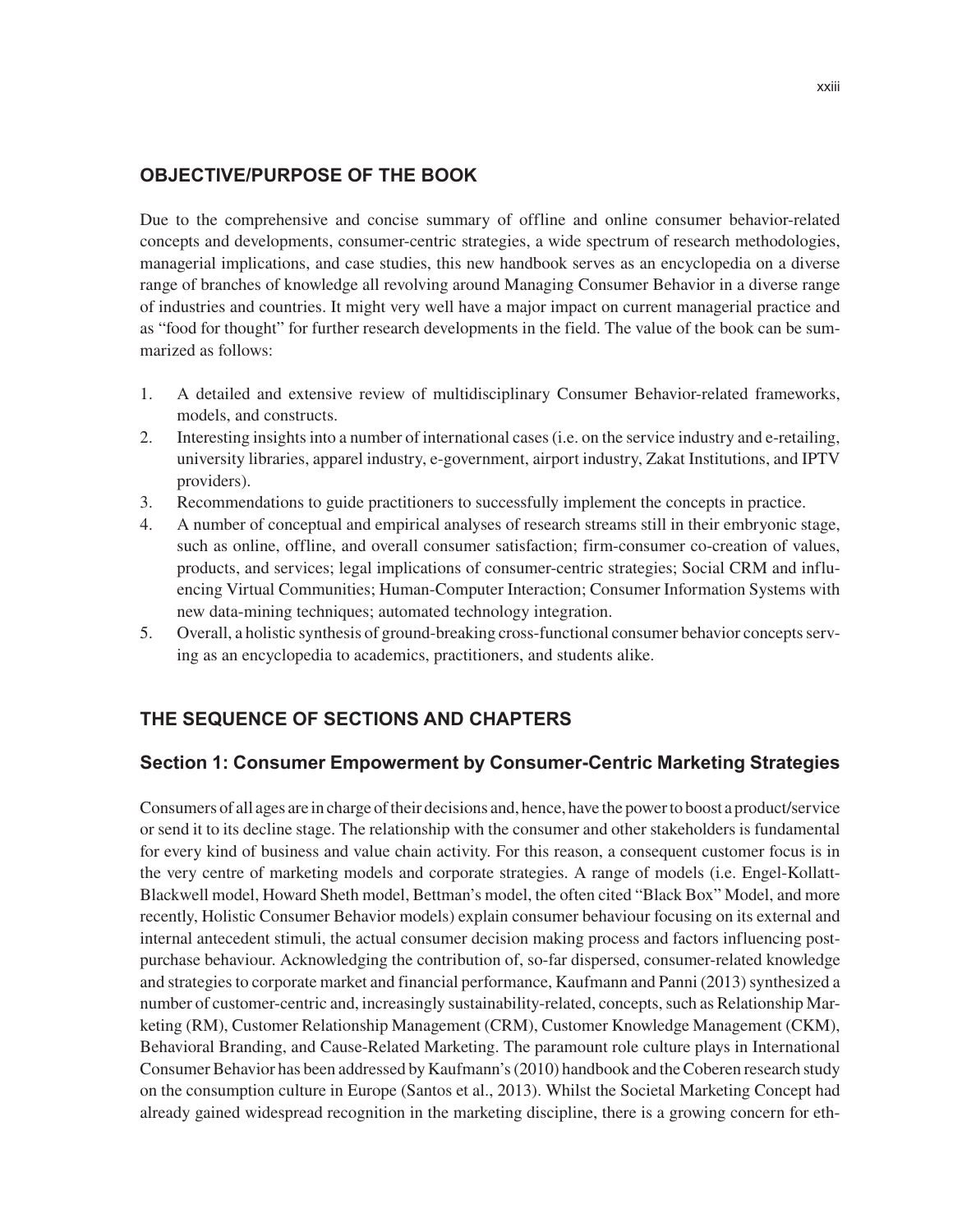ics and social responsibility issues and consumer welfare. For this reason, companies are well advised to put these values center stage of their corporate culture and strategies when striving for sustainable competitive advantage. The created trust, preference, and confidence among organizations' consumers and stakeholders guarantee a long-term, enduring relationship. A coherent summary of cutting-edge consumerism concepts and studies is provided by Kaufmann and Panni (2014).

In our current virtual era, Newholm et al.'s (2006) statement, that "consumer power is an implied function of the market" (p. 994) becomes truer than ever before. Today's consumers are increasingly more knowledgeable and with a simple click able to research the best price and/or quality offer for a product or service around the globe. In line with Newholm et al. (2006), Ramaswany (2008) describes the profile of today's consumers as "informed, connected, networked, and empowered on a scale as never before, thanks to search engines, engagement platforms, the growth of Internet-based interest groups, and widespread high-bandwidth communication and social interaction technologies" (p. 9). Reay and Seddighi (2012) point to implications that shake the previous strategic pillars of a company: "Customers can now influence every part of the business system such that companies can no longer act autonomously" (p. 260).

As the new technologies have changed to a great extent the way we live, communicate, and work, the www revolution affects consumer behavior. Our modern lifestyle and shopping behaviors are transformed by the digital world. Implicitly, companies need to differentiate between online and offline buying decision processes. Having major implications on marketing media, a publication of e-Marketer, for example, shows that the amount of minutes spent online and mobile has grown from 2009 to 2012, and that, vice versa, the occupation with traditional printing media is decreasing. In addition, the online shopping behavior does not seem to follow generalisable global patterns, which have implications on international marketing strategies as to standardization of adaptation. ChannelAdvisor (2011) reports, for example, that "most US, UK, and French consumers purchased the bulk of holiday gifts online, but Australian and German consumers were more inclined to holiday shop at physical storefronts" and, conclusively, suggests using multichannel platforms. A Nielsen (2013) research report differentiates online consumer behavior as to product categories. The following product categories were ranked highest (by percent) of claimed Internet importance in the decision making process: electronics, appliances, books, music, clothing, and cars, to mention but the top six categories.

Comparing previous offline consumer behavior models with new online consumer models (i.e. that of) there are some obvious differences between online or offline shopping. The online model entails factors such as "Web site features" (i.e. delay in download or navigability), "consumer skills" (i.e. a consumer's knowledge on online transactions), "product characteristics" (i.e. different conduciveness of products to be described, packaged, or shipped), "attitudes towards online purchasing" (i.e. trust in the website), "perceptions about control over the Web environment," or click stream behavior (i.e. transaction log of a consumer's Web moves) (Laudon & Traver, 2011).

The chapters allocated to this section provide a series of conceptualizations to theoretically underpin corporate practice. The first chapter by Khasawneh and Alazzam integrates consumer-centric concepts focusing on Customer Knowledge Management regarded as the conditional concept for achieving Competitive Advantage requiring increasing corporate levels of cooperation and co-creation. The following two chapters by Lin and Jalleh as well as Xu and Yang conceptualize factors relating to e-CRM providing fundamental aspects to be considered when planning to implement e-CRM-related business processes for the service industry and US academic libraries. The factors of the concepts in the respective contributions are IT costs and risks as well as strategic marketing-related factors, such as customer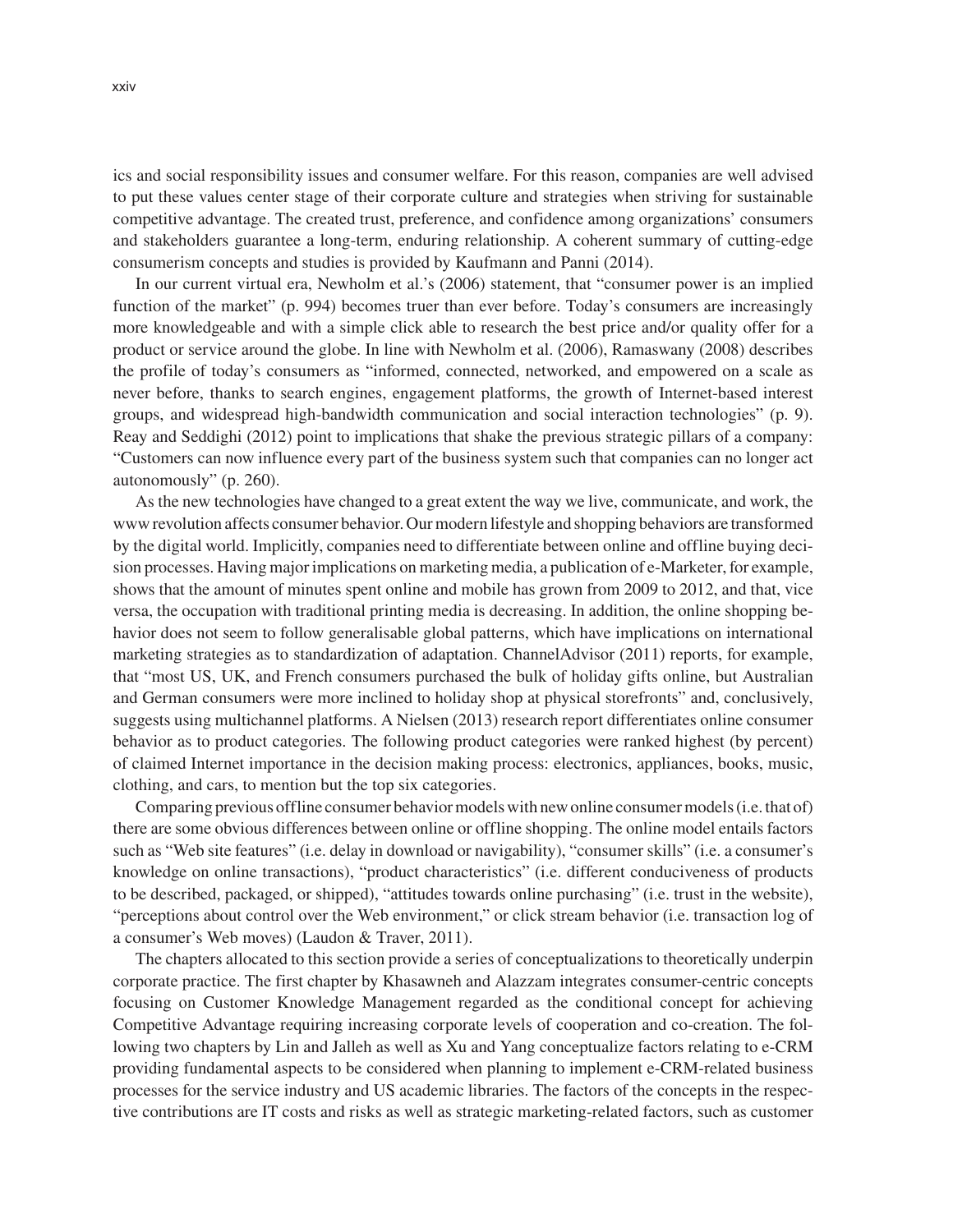identification, differentiation, interaction, and trust management supported by state-of-the-art Web technologies. The fourth chapter by Tzoulia draws the attention on legal issues on a European scale implicit from the application of Consumer-Centric Marketing strategies (i.e. in terms of data protection and Fair Competition) and outlines obligations for advertisers. A holistic analogue and online strategic and operational Marketing perspective is given by Viardot's fifth chapter of this section to materialize by the new concept of "Fresh Fashion" applied by Zara. Specifically, the role of the store, employees, branding, and international marketing is emphasized. The sixth chapter by Panni, corresponding with Chapter 1, proposes a basic framework for Customer Knowledge Management with its variables to be assessed by criteria of market performance. Finally, the last chapter of this section by Liew, Ramayah, and Yeap complements the previous chapters by conceptualizing the effect of market orientation on Customer Relationship Management, its implementation, and performance.

#### **Section 2: Value Co-Creation Heralding a Paradigm Change**

Optimizing the new consumer relationship is based on understanding customers better day by day. This understanding will lead to an ever closer relation with the consumers providing us with a detailed knowledge on how to tailor services and products, how to retain them, or even how to motivate them to increase our sales. Pointing to considerable corporate benefits, Reay and Seddighi (2012) stressed that "a focus on an innovation strategy via co-creation activities is predicted to help organizations to generate competitive advantage through the integration of customers' views into the organizations' key operations, making customers' ideas an input for product and process development . . . . This in turn could potentially lead to falling costs, product differentiation, and quicker responses to changing market conditions" (p. 272).

It becomes obvious that we are witnessing a change paradigm: while, in the old days, the consumer used products created by manufacturers for her/him, now she/he co-operates with the firm in the manufacture or design and even selling of products. This is confirmed by Mele, Spena, and Colurcio (2010) stressing that "the traditional understanding of innovation, in which the supplier is the innovator and the customer is the recipient of (or perhaps the stimulus for) innovation, is replaced by an understanding of innovation based on S-D (Service-Dominant) logic in which customers and other stakeholders become real co-innovators who exchange and integrate resources to co-create value" (p.60). Therefore, Saarijarvi, Kannan, and Kuusela (2013) hold that "understanding the logic of business environments and ecosystems featuring value co-creation is a near prerequisite to becoming and remaining competitive" (p. 6). They further suggest that the trend is to "reinventing value in terms of the value-creating system itself where different actors—suppliers, business partners, allies, and customers—work together to co-produce value" (Saarijarvi, Kannan, & Kussela, 2013, p. 7). In addition, they stressed that:

*. . . considering the opportunities of value co-creation is fundamentally about identifying new ways to support either the consumer's or the firm's value-creating processes. These can take place through consumer value co-creation mechanisms (such as refining and then returning consumer data to consumers) or firm value co-creation mechanisms (such as co-production, co-development, and co-design). The perspective on value creation is extended as both firms and customers are inventing new and innovative ways to support each other's value-creating processes. These mechanisms shift the focus beyond the traditional exchange. Value co-creation as a business concept strives to capture this critically important and topical evolution where the boundaries between firms and customers become more blurred owing to the continuous redefinition of their roles (p. 15).*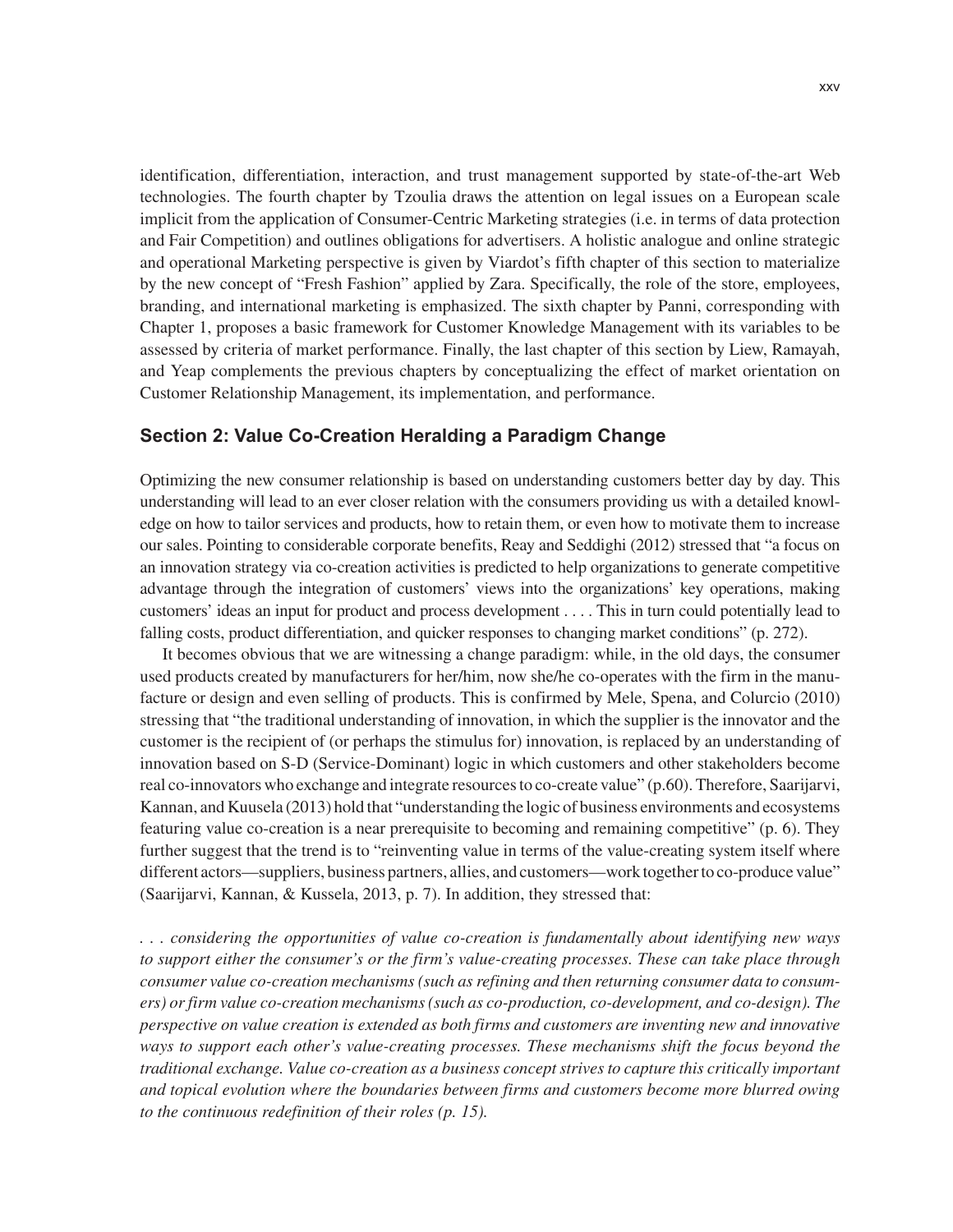A practical example of consumer direct involvement is the case of AT&T. Cuccureddu (2011), exploring the company AT&T and its policy to involve the consumer in their product innovation process, found out that collaborative innovation results increase the speed to the market and improve the output to market due to the continuous feedback loop consumers are providing during the product-development process. Furthermore, he identifies that consumers' involvement decreases cost-to-market as consumers become testimonials of the product or the brand. This consumer advocacy turns into a kind of authenticity word-of-mouth propaganda that makes it more credible and independent from manipulative marketing campaigns. Kun (2012) suggests in this context that word-of-mouth propaganda should be added online with the objective that Web visitors can explore the opinions of satisfied peers, which might positively influence their final decision.

A further corporate benefit is alluded to by Weckstrom (2011), pointing to elicit even so-far unarticulated consumers' desires:

*Methodologies such as co-creation and lead-user innovation offer a promise of turning product development in companies inside out by unleashing the creativity of consumers. Through orchestrating a creative collaborative process companies can better understand the often un-articulated needs and wants of consumers, and based on this insight develop value propositions that combine products and services in new ways for improved differentiation and return on investment (p. 2).* 

According to Shah (2000), who explored 57 innovation histories in the field of skateboarding, snowboarding, and windsurfing equipment innovations:

*. . . contrary to conventional wisdom, equipment for new sports was not developed by existing sports equipment manufacturing companies. Innovations were instead developed by a few early and active participants in the new sports – lead users who built innovative equipment for themselves, their friends, and often built businesses focused on producing such equipment in order to appropriate benefit from their innovations and establish a lifestyle around the sport (p. 2).* 

Relating furthermore to start up activities of these innovative lead users, Shah (2000) continues to describe the profile of these innovators:

*The innovating users in these sports were generally very young – in their teens or early twenties and technically unsophisticated. They evolved their innovations via learning-by-doing in their novel and rapidly evolving fields. They would begin by building a prototype using simple tools and materials, immediately try it out under real field conditions, discover problems, make revisions within hours, and then try again. The small companies founded by some of these innovators began as lifestyle firms, in which expert users supported their primary activity of playing at and refining their sport by making and selling copies of the sporting equipment they had developed from their basement or spare room or garage. Over time, some of these firms closed as the interests of their founders changed, but others survived and evolved into major producers of equipment for the sport (p. 3).* 

Pointing to differentiate co-creating consumers as to their divergent motives, Roberts, Hughes, and Kertbo (2014) explored which factors motivate consumers to engage in co-creation activities. They stressed that motivations differ across type of activities, these relates as to the person if he/she works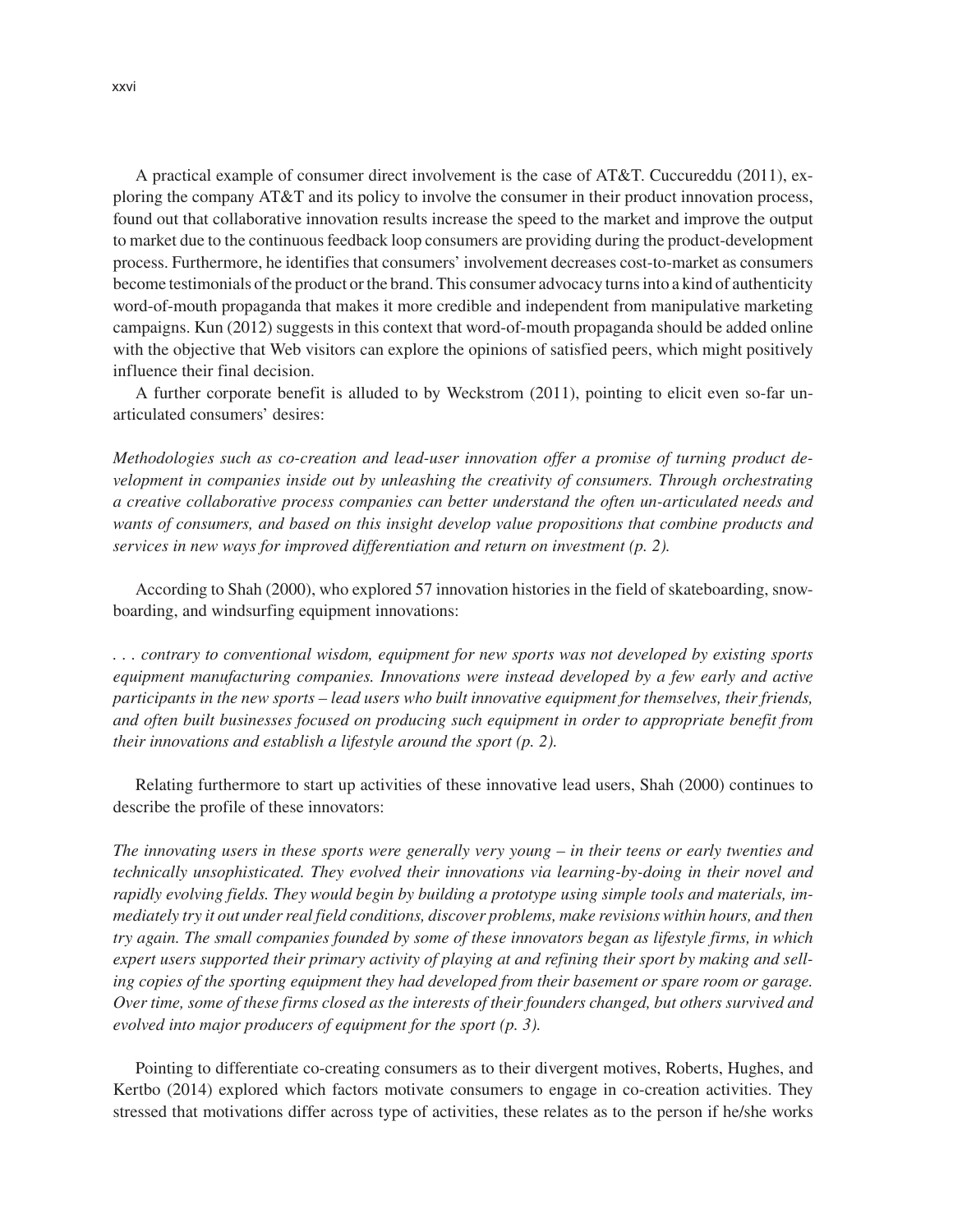independently, as a part of a community or directly with the firm. Roberts et al. (2014) explained that "innovating independently of the firms appears to be driven by egocentric motives; innovating as a part of a community appears to be driven by altruistic motives and innovating directly in collaboration with the firm appears to be driven by opportunity (or goal) related motives" (p. 147). The authors' study focuses on "theories of extrinsic and intrinsic motivation, tension-reducing, self-efficacy and expectancy theories, to explain why differences persist. This enables researchers to consider how value might be optimized across varying forms of co-creation, and build better studies into the management and performance implications of consumer value co-creation" (p. 147).

Specifically relating to new creative ways to better utilize the consumers' ability to cooperate in innovation by approaching consumers', so far, unarticulated needs via Web-based methods, case studies on blue chip companies, and suggestions for unconventional qualitative market research techniques are provided by the following interesting website: http://www.innovation-point.com/consumerinspiration.htm.

Consequently, the chapters in this section focus on consumer motivation and involvement as well as its organizational implications in the field of e-solutions and social media. Chapter 8 by Korelo, Mantovani Lucena da Silva, and Muller Prado, in order to explain the consumers' intention to choose and accept product novelties, suggests a hierarchy of choice goals providing main drivers juxtaposing the most innovative with less innovative consumers. The next chapter by Cho is dedicated to e-retail consumers' perceptions on e-customization discussing the factors that can motivate consumers to participate in the value creation process and categorizing them into various dimensions. Relating to one of the most important changes in public administration, the third chapter in the section, by Carrizo Moreira and Zimmermann, investigates the impact of e-government on consumer behavior and the importance of Knowledge Management for value creation in public administration. Chapter 11 by Tenge researches the influence of CRM on public social platform participation and tests a theoretical framework to increase the motivation of passengers in the air traffic industry to volunteer information for the corporate Facebook pages. Chapter 12 by Yager and Yager introduces a framework of Intelligent Social Network Analysis stressing the paramount importance to fully understand the structure and dynamics of consumers' social networks and to influence this complex structure to achieve corporate objectives. The last chapter in this section by Ayanso examines and conceptualizes current social CRM challenges, solutions and their analytical and operational capabilities. It discusses the technical and managerial challenges triggered by the adoption of Social Media technologies.

#### **Section 3: Achieving Consumer "Involvement" – A Multidisciplinary Effort**

More and more, the previously prevalent physical consumers' relationship is becoming a virtual one. New technologies and the overarching influence of the Internet have revolutionized the relationship with consumers. Trying to achieve a balance between personal and virtual customer relationships is perceived to be the current challenge for many companies in the current economy. Many organizations are trying to a great extent to personalize and close the virtual gap with the customer. In order to achieve this, a starting point could be the following suggestion of Farquhar and Rowley (2006): "Commercial organizations need to translate customer relationships that have been created in traditional business environments into the virtual marketplace and to use online communities to strengthen these relationships" (p. 162). Carlson and O'Cass (2010) refer to scholars like Cox and Dale (2001), Cai and Jun (2003), and Trocchia and Janda (2003) who propose, in their effort to bridge this transition of consumer relationship towards a virtual relationship, to develop an extensive information website presence and offering low prices aiming to delivering high quality e-services that can make consumers happy and hopefully retain them.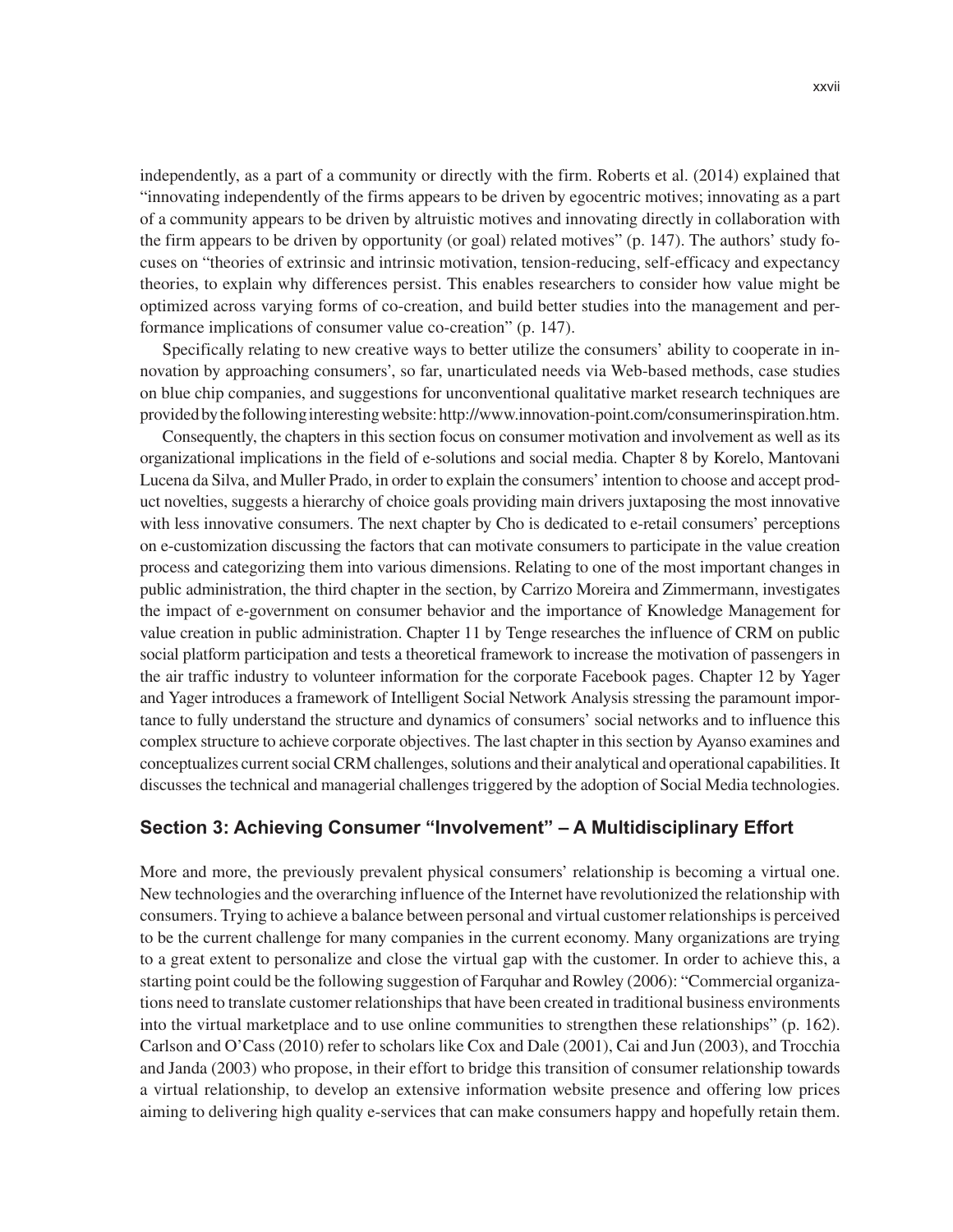xxviii

Another promising route to bridge this virtual gap with the customers is through involvement. Bloch et al. (1986, as cited in Shang, Chen, & Liao, 2006) highlight that consumers' motivation in the search of information is due to the level of involvement with the product or service (i.e. by taking part in virtual communities). Nevertheless, Shang, Chen, and Liao (2006) in their research found that "messages in the virtual community may not be able to evoke the emotional states and satisfy the needs of affectively involved consumers" (p. 410). In this context, the authors suggest to differentiate between online respectively virtual communities, which satisfy cognitive needs through, for example, word of mouth information, and brand communities, which satisfy emotional bonds with the brand. They also tend to support previous research suggesting that face to face contacts and non-verbal cues (Buggon et al., 1984; Knapp & Vangelisti,1992, as cited in Shang, Chan, & Liao, 2006) as well as real experiences with the brand and members of the brand community at geo-temporary concentrated brand events, called brandfests (McAlexander, Shouten & Koenig, 2002), might be conditional for the arousal of more intimate relationships and feelings of brand community integration.

This is confirmed by Sahney, Ghosh and Shrivastava (2013) stressing that a lack of trust, otherwise often developed in human interaction, is one of the key obstacles that Indian vendors are facing in online transactions. The overarching message is to create a dyadic relationship striving for a balance of virtual and human/personal interaction. As this dyadic relationship is based on a voluntary and also unpredictable cooperation of two independent system players acting on the same eye level, the firm and the consumer, for mutual benefit, it is suggested to find a different term for "Management" of Consumer Behavior or Consumer Relations as "Management" implies autonomy and control of the firm's behavior, which is actually not the case anymore. "Effectively integrating consumer behavior and/or relationships" is a suggested term for sparking a discussion on this view. The degree of combination between personal/ physical and virtual relationships to create consumer involvement might be a worthwhile avenue for further research. Consumers, as all human beings, like to be heard and have the feeling of being part of a community. A close connection with other consumers gives her/him a sense of connection or belongingness leading to an increase of personal value and eventually exceeding the consumers' expectations. In this respect, the integration of the sociological concept of identity in general and social identity in particular in Marketing has been established as a concept on which consumer and stakeholder relationships in Marketing are to be built and developed (i.e. Arnett, German, & Hunt, 2003; Kaufmann, Zagorac, & Sanchez, 2008; Balmer, 2011; Kaufmann, et al., 2012).

The identity concept is regarded as the underlying platform for the communication with stakeholders applied in corporate marketing (Balmer, 2011). In more detail and without claiming to be exhaustive, the identity concept has been applied to a number of consumer behavior fields: explaining consumers' sponsoring behavior based on appealing to their salient identity (Arnett, German, & Hunt, 2003), banks' identity-related marketing strategies in transitional settings (Kaufmann, et al., 2008), the interrelationship between legitimacy, reputation, and sustainability with corporate and supply chain branding (Czinkota, Kaufmann, & Basile, 2014), new consumer roles in branding (Kaufmann, Basile, & Vrontis, 2012), the development of regional and interregional brands (Kaufmann & Durst, 2008; Kaufmann, 2012), the concept of behavioral branding (Henkel et al., 2012), luxury shopping behavior of Russian consumers (Kaufmann, Vrontis & Manakova, 2012), status orientation of Cypriot consumers (Kitsios & Kaufmann, 2009), international tourist behavior (Kaufmann et al., 2009), the internationalization of SMEs (Altintas et al., 2011), and consumer ethnocentrism (Cutura, Kaufmann, & Butigan, 2012). Furthermore, the use of psychological models helping to explain, for example, individual motivational and satisfaction factors (i.e. expectancy-disconfirmation, equity, and cognitive dissonance) point to the legitimate call for the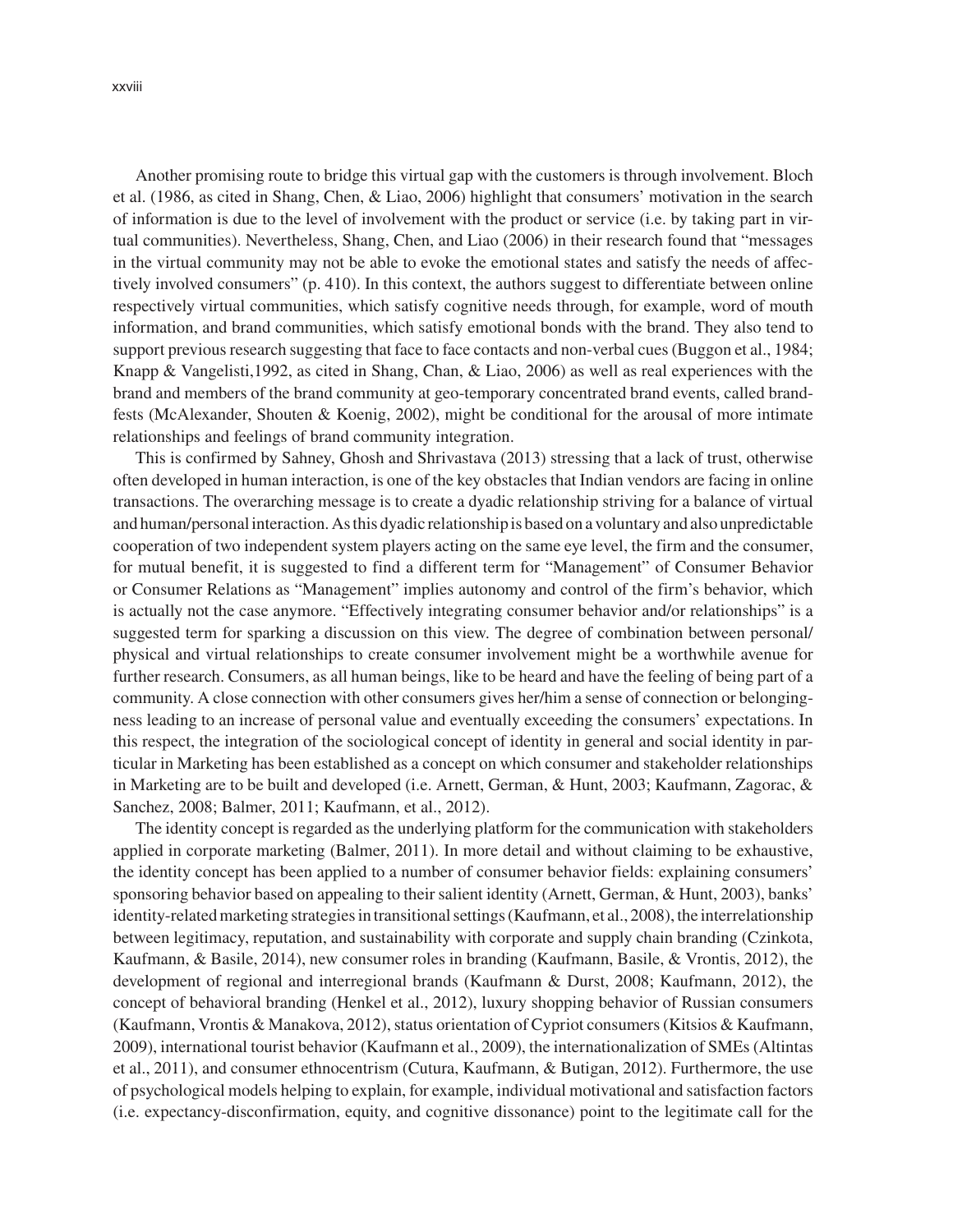increasing interplay between marketing and multidisciplinary concepts for explaining the increasingly diverse and complex interrelationships of consumer behavior factors triggered by historical, political, economic, social, cultural, and technological challenges of our time. Hence, more differentiated and localized consumer behavior theories are recommended rather than a "grand" and all-embracing theory of consumer behavior. A newly arising multidisciplinary discipline of Consumer Behavior does, however, imply that in the future other (i.e. psychological and/or sociologically related) benefits should accrue to the consumer to an ever-increasing extent (i.e. Arnett, German & Hunt, 2003; Czinkota, Kaufmann and Basile, 2014). Pursuing multidisciplinary consumer benefits will contribute to a more authentically and credibly perceived corporate culture and more sustainable and socially responsible relationships with consumers and stakeholders.

The chapters in this section give an overview of the factors explaining consumer firm relationships in an offline as well as online environment. In Chapter 14, Aquilani et al. pay tribute to the central importance of customer satisfaction in relation to Customer Relationship Management. The authors provide measures for both, online, offline, and overall customer satisfaction with its respective antecedents. Chapter 15 by Pennington focuses on brands as critical design elements in virtual communities. It discusses the development and transition of virtual communities, the system of meanings in consumer culture, culture in virtual communities, communicating culture through products and brands, and brand consumption. Chapter 16 by Surma models human nature based on behavioral patterns and social relations. Additionally, he regards identifying peer-to-peer influence on social networks' sites as critical to social media marketing strategies. Servidio, Davies and Hapeshi explore in Chapter 17 the potential of multi-modal interfaces and virtual environments for business and marketing. Special attention is drawn to relationships between Human-Computer Interaction (HCI) studies and consumer behaviour, focusing on virtual environments for electronic and Internet e-commerce (online retail) services. In Chapter 18 Correia Loureiro illuminates the process behind the attraction and aversion or even hatred for brands explaining Consumer-Brand Relationships (CBR) by factors such as the identity of the brands, the way they communicate, as well as the traits of personality, lifestyle, and involvement of the consumers. Providing a more internal brand perspective, Massa in Chapter 19 suggests leveraging the power of a corporate brand to drive fundamental change and transformation within organizations based on the creation of a brand promise and related brand principles. Glavin's and Sengupta's Chapter 20 illustrates how simulation-based methods can be used to model and predict changes or interventions in the market, such as new product introductions, for which no history exists. The effect of word-of-mouth through social networks in consumer markets is referred to as one of the fledgling research avenues. In the last chapter of this section, Ndubisi and Shaikh Ali evaluate dual strategies of firms within two service sectors on the east and west coasts of Malaysia used for trying to build lasting and loyal relationships with customers, namely by respect and rapport.

#### **Section 4: Knowledge Management – Indispensable Corporate Memory**

The above-indicated salient importance of complex and deep consumer knowledge requires consumer information to be continuously gathered and stored in some kind of consumer knowledge pool and links the topic of consumer relations with knowledge and information management. Rowley (2002) underlines that the "organizations' need to develop strategies that enable them to capitalize on the dynamic integration of systems and people" (p. 268) and, in today's global business environment, this relates to virtual systems. As the main objective of Knowledge Management (KM) is to gather, store, and disseminate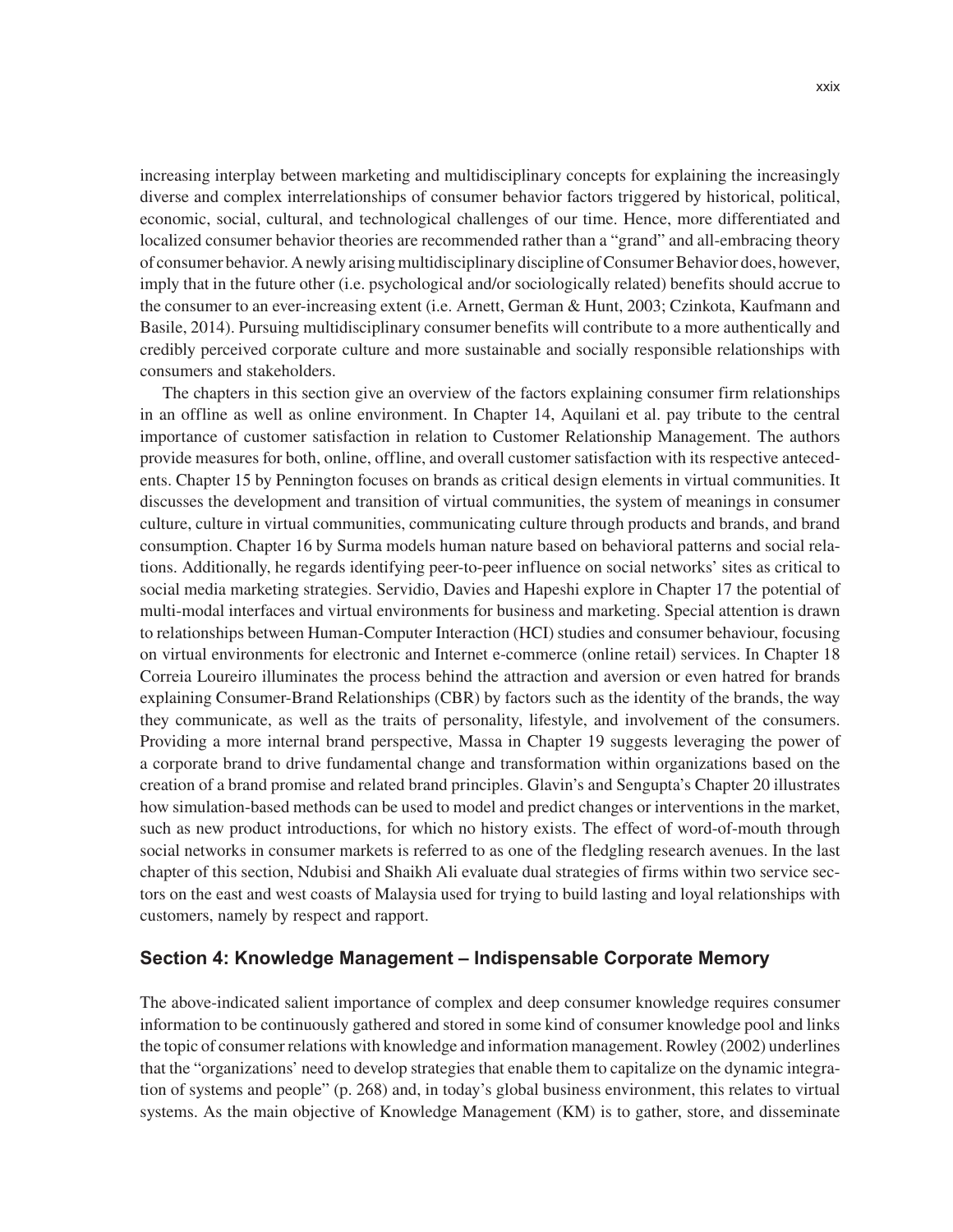information, the cross-functional participation of different departments (customer service, communication, design) is crucial. This rich source of consumers' information would be instrumental in improving the relationship by maximizing consumer-tailored services/products. It is important to bear in mind that this source of information must be protected in order to guarantee the customer their privacy and security. Failing in doing so or having insufficient security measures in place will damage the relation with the consumer.

Moreover, due to the current technologies' sophistication, KM is also becoming very interactive in involving the customers as a direct co-player (see also previous co-creation section). Again, this direct consumer participation supports the company in continuously improving the products/services, optimizing performance, increasing even word-of-mouth propaganda and winning the consumers' loyalty.

The chapters in this section show concrete benefits for—in one case—macro (philanthropic) and micro corporate objectives when implementing Knowledge Management. In Chapter 22, Hussain correlates Consumer Centric Knowledge Management (CCKM) with poverty alleviation efforts in the case of Zakat Institutions. It reviews the contributions of key agents of knowledge change, such as the World Bank and IFAD, to establish communities of practices in creating and sharing knowledge on poverty alleviation and suggests ways to bridge existing knowledge management gaps. In Chapter 23, Heavin and Adam investigate how Small and Medium (SMEs)-sized Irish software enterprises manage value creating customer relationships by leveraging reliable customers as external knowledge resources. The findings display different levels of customer knowledge focus and knowledge acquisition activity. In Chapter 24, Zapata Cantú et al. identify the main external and internal sources of knowledge generation in Mexican firms and the organizational elements that are relevant in this process. In this context, the authors differentiate between services and manufacturing firms. Brunet-Thornton et al. focus in Chapter 25 on knowledge management as a tool for influencing customers in the Czech Republic. Generally incorporating latest research in the field, the authors consider tangible and intangible benefits of successful Knowledge Management and provide recommendations on how to overcome potential barriers. Tuunanen's, Gardner's, and Bastek's Chapter 26 explores Consumer Information Systems (CIS), in particular the emerging field of Internet Protocol Television (IPTV)/Internet TV systems. Proposing a Consumer Information Systems as Services framework, this study takes one of the first steps towards an actual mass customization approach to consumer information systems. In the final chapter, Ooi, Seng, and Ang explore Automated Technology Integrations for customer satisfaction assessment and describe the main related concerns and challenges to realize customer satisfaction. Furthermore, it introduces the integration of automated technology components, such as Automated Emotion Recognition System and Automated Text Content Analysis Tool, to be integrated into communication tools.

#### *Hans Ruediger Kaufmann*

*University of Nicosia and IBS at Vilnius University, Cyprus and Lithuania*

#### **REFERENCES**

Altintas, H., Vrontis, D., Kaufmann, H. R., & Alon, I. (2011). Internationalization, market forces and domestic sectoral institutionalization. *European Business Review*, *23*(2), 215–235. doi:10.1108/09555341111111228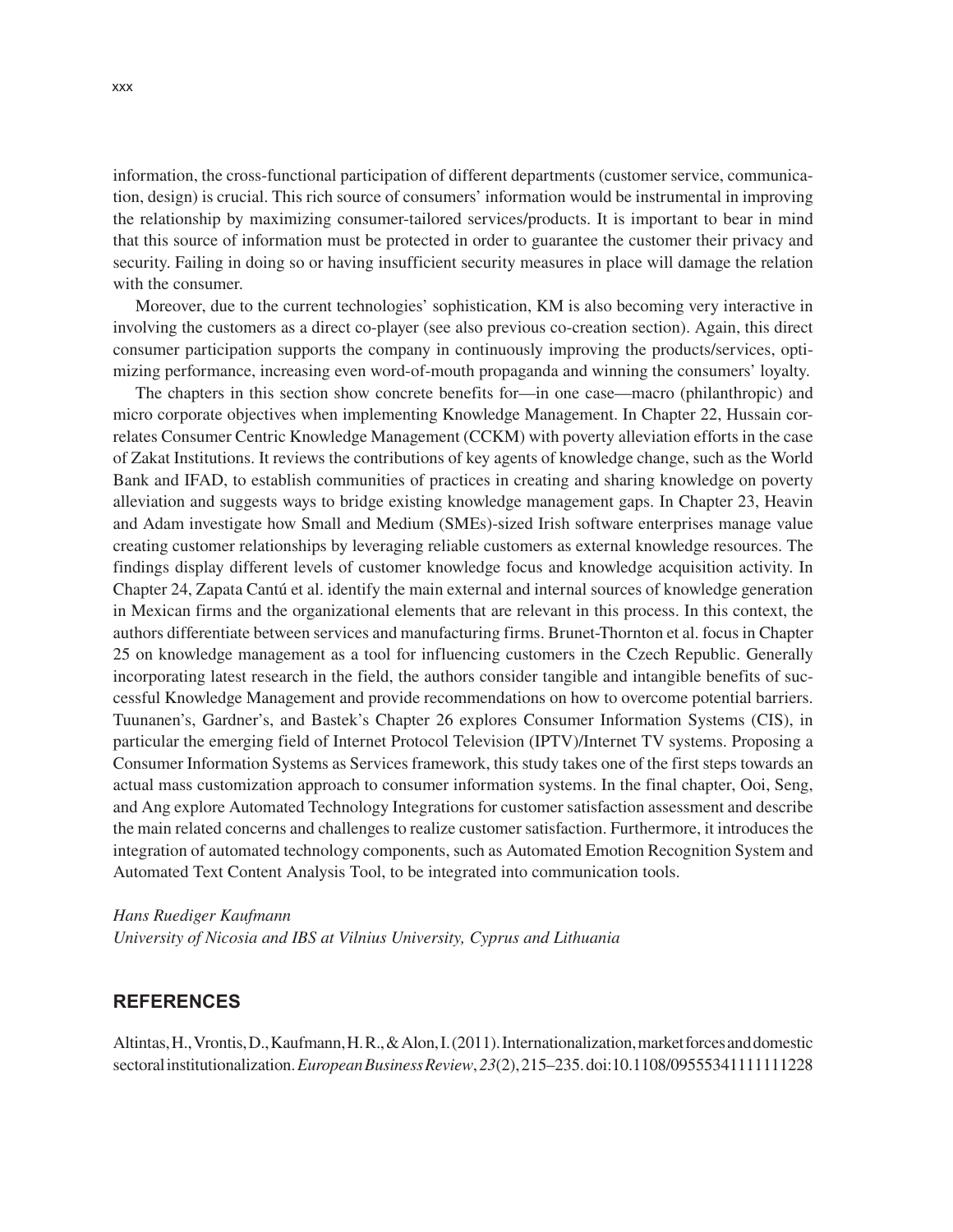Arnett, D. B., German, S. D., & Hunt, S. D. (2003). The identity salience model of relationship marketing success: The case of nonprofit marketing. *Journal of Marketing*, *67*(2), 89–105. doi:10.1509/ jmkg.67.2.89.18614

Balmer, J. M. T. (2011). Corporate marketing myopia and the inexorable rise of corporate marketing logic. *European Journal of Marketing*, *45*(9/10), 1329–1352. doi:10.1108/03090561111151781

Carlson, J., & O'Cass, A. (2010). Exploring the relationships between e-service quality, satisfaction, attitudes and behaviours in content-driven e-service web sites. *Journal of Services Marketing*, *24*(2), 112–127. doi:10.1108/08876041011031091

ChannelAdvisor. (2011). *2011 consumer survey: Global consumer shopping habits.* Retrieved January 29, 2013, from http://go.channeladvisor.com/rs/channeladvisor/images/us-ebook-consumer-survey-2011.pdf

*Cuccureddu, G. (2011).* AT&T unveils open innovation center – Role of the consumer?. *Retrieved June 3, 2014, from* http://www.innovationmanagement.se/2011/09/23/att-unveils-open-innovation-centerrole-of-the-consumer/

Čutura, M., Kaufmann, H. R., & Ružica, B. (2012). Exploring the impact of consumer ethnocentrism on decision making process across the product categories. In *Proceedings of the 3rd EMAC CEE Regional Conference Marketing Theory Challenges in Emerging Societies*. Belgrade, Serbia: EMAC.

Czinkota, M., Kaufmann, H. R., & Basile, G. (2014). The relationship between legitimacy, reputation, sustainability and branding for companies and their supply chains. *Industrial Marketing Management*, *43*(1), 91–101. doi:10.1016/j.indmarman.2013.10.005

eMarketer. (2012). *Key digital trends for 2013.* Retrieved January 29, 2013, from http://www.slideshare. net/eMarketerInc/emarketer-Webinar-key-digital-trends-for-2013

Farquhar, J., & Rowley, J. (2006). Relationships and online consumer communities. *Business Process Management Journal*, *12*(2), 162–177. doi:10.1108/14637150610657512

Henkel, S., Tomczak, T., Heitmann, M., & Herrmann, A. (2007). Managing brand consistent employee behavior: Relevance and managerial control of behavioral branding. *Journal of Product and Brand Management*, *16*(5), 310–320. doi:10.1108/10610420710779609

InnovationPoint. (2014). *Consumer inspiration: Harnessing consumer inspiration for innovation.* Retrieved June 3, 2014, from http://www.innovation-point.com/consumerinspiration.htm

Kaufmann, H. R. (2010). International consumer behavior: A mosaic of eclectic perspectives. In *Handbook on international consumer behavior*. Lancashire, UK: Access Press.

Kaufmann, H. R. (2012). Niche tourism: Developing a brand for the Irpinia Region. *Palermo Business Review*, *6*, 221–231.

Kaufmann, H. R., Basile, G., & Vrontis, D. (2012). New consumer roles in branding. *Journal Qualitative Market Research*, *15*(4), 404–419.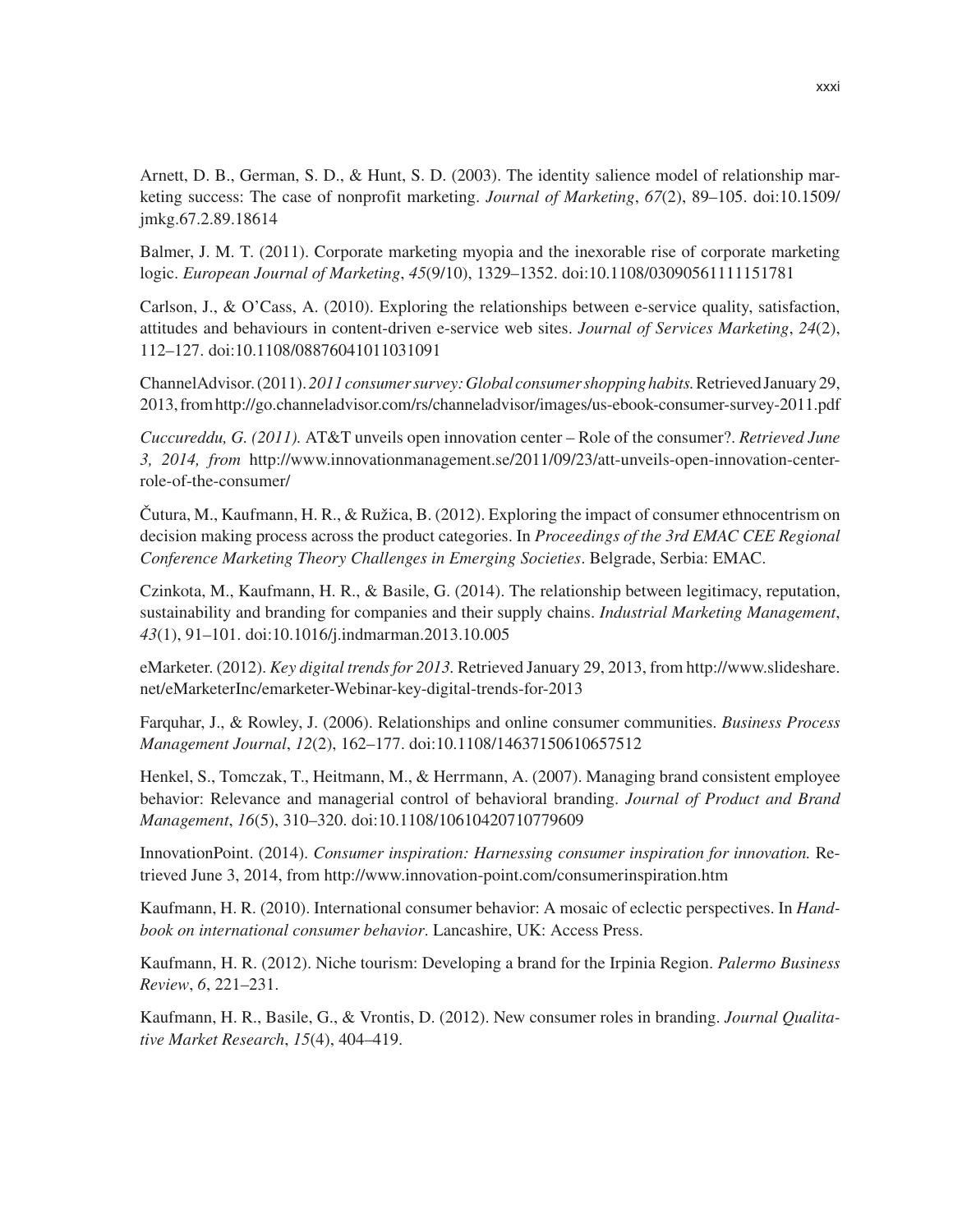Kaufmann, H. R., Constanti, P., Gronau, W., Panayi, P., & Bari, S. (2009). Leisure experience and authenticity. *International Journal of Management Cases Special Issue*, *11*(2), 619–628. doi:10.5848/ APBJ.2009.00077

Kaufmann, H. R., & Durst, S. (2008). The development of an inter regions brand- A case study of the Principality of Liechtenstein. *EuroMed Journal of Business*, *3*(1), 38–62.

Kaufmann, H. R., & Panni, F. A. K. (2013). *Customer centric marketing strategies: Tools for building organizational performance*. Hershey, PA: IGI Global. doi:10.4018/978-1-4666-2524-2

Kaufmann, H. R., & Panni, F. A. K. (2014). Consumerism in business and marketing: Concepts and practices. In *Handbook on research of consumerism in business and marketing: Concepts and practices*. Hershey, PA: IGI Global. doi:10.4018/978-1-4666-5880-6

Kaufmann, H. R., Vrontis, D., & Manakova, Y. (2012). Perception of luxury: Idiosyncratic Russian consumer culture and identity. *European Journal of Cross Cultural Competence and Management*, *2*(3-4), 209–235. doi:10.1504/EJCCM.2012.052594

Kaufmann, H. R., Zagorac, Z., & Sanchez, D. (2008). The influence of identity on international consumer behavior in transitional settings: A case study of the Bosnian-Herzegovinian banking market. *Journal of International Entrepreneurship and Development*, *3*(3-4), 241–253. doi:10.1504/JIBED.2008.019159

Kaufmann, R., Vrontis, D., Czinkota, M. R., & Hadiono, A. (2012). Corporate branding and transformational leadership in turbulent times. *Journal of Product and Brand Management*, *21*(3), 192–204. doi:10.1108/10610421211228810

Kitios, A., & Kaufmann, H. R. (2009). Status orientation and symbolic consumption of cypriot consumers. *International Journal of Management Cases*, *11*(2), 61–71. doi:10.5848/APBJ.2009.00019

Ku, E. C. S. (2012). Beyond price: How does trust encourage online group's buying intention? *Internet Research*, *22*(5), 569–590. doi:10.1108/10662241211271554

Laudon, K. C., & Traver, C. G. (2011). *E-commerce 2011: Business, technology, society* (7th ed.). London, UK: Pearson.

McAlexander, J. H., Shouten, J. W., & Koenig, H. F. (2002). Building brand communities. *Journal of Marketing*, *66*(1), 38–54. doi:10.1509/jmkg.66.1.38.18451

Mele, C., Spena, T. R., & Colurcio, M. (2010). Co-creating value innovation through resource integration. *International Journal of Quality and Service Sciences*, *2*(1), 60–78. doi:10.1108/17566691011026603

Newholm, T., Laing, A., & Hogg, G. (2006). Assumed empowerment: Consuming professional services in the knowledge economy. *European Journal of Marketing*, *40*(9/10), 994–1012. doi:10.1108/03090560610680970

Nielsen. (2013). *Digital influence: How the internet affects new product purchase decisions.* Retrieved March 13, 2013, from http://www.nielsen.com/us/en/newswire/2013/digital-influence-how-the-Internetaffects-new-product-purchase-decisions.html